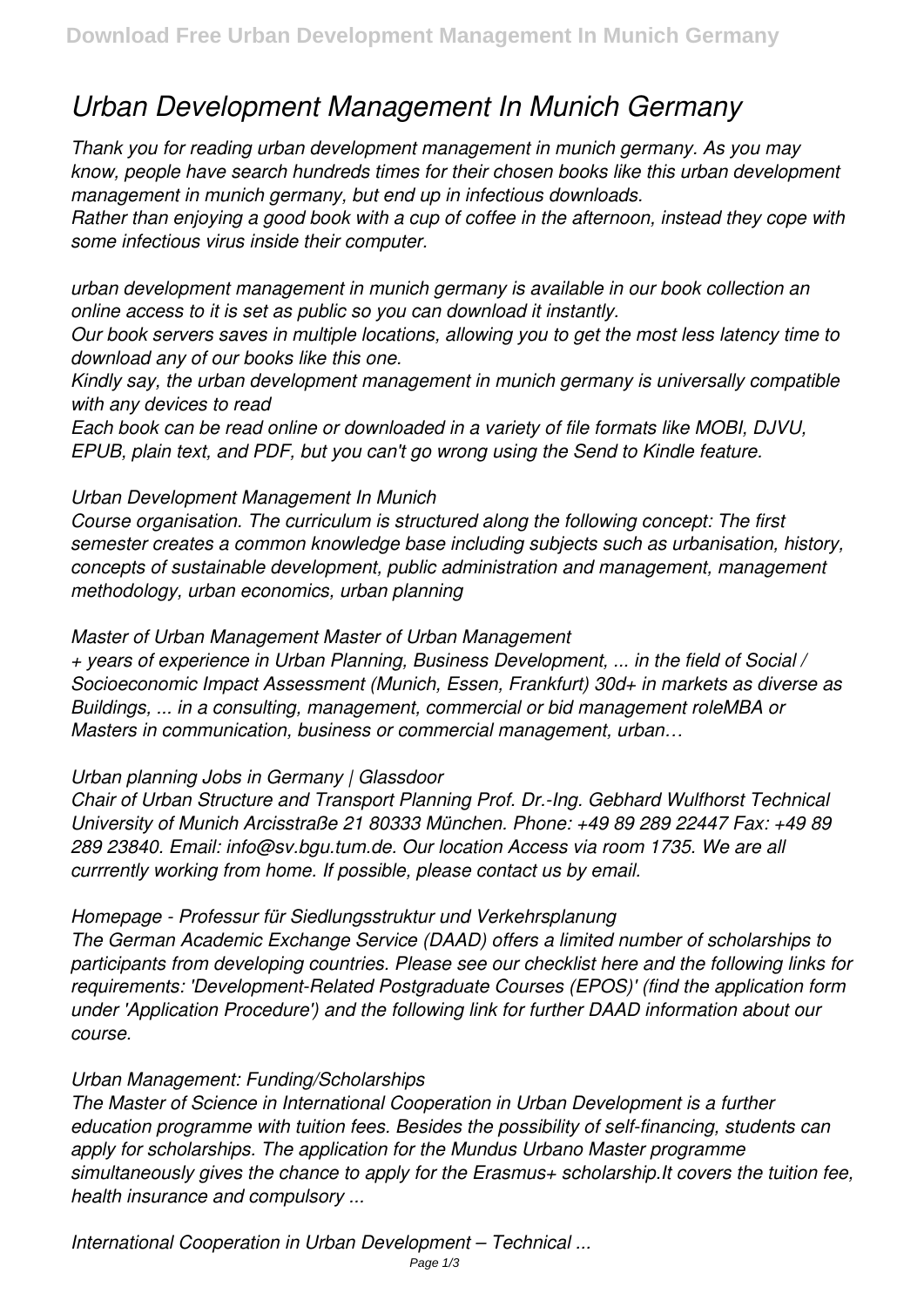*Urban Management Program Technische Universität Berlin Urban Management Program Sekr. HBS 5 Hardenbergstraße 16-18 D-10623 Berlin Phone: +49-30-314 21468*

#### *Urban Management: Home*

*Based on the presumption that cities are complex systems and that plans for urban development alone cannot deal sufficiently with the deteriorated urban environment and the related issues that are derived from rapid urbanization, the Journal of Urban Management (JUM) has its two-fold aims set to integrate the studies across fields in urban planning and management, as well as to provide a more ...*

#### *Journal of Urban Management - Elsevier*

*Large cities, towns and even small neighborhoods do not spring up overnight. They are the result of careful planning by civil and design engineers, project managers, architects, environmental planners and surveyors. The integration of these disciplines is known as urban development. Urban development is a system of ...*

## *What is Urban Development? | Bizfluent*

*Department of Urban Development & Municipal Affairs, Govt. of West Bengal will not be responsible for any loss/damage to any person caused by inaccuracy in the information available on this Website. Any discrepancy found may be brought to the notice of Department of Urban Development & Municipal Affairs, Govt. of West Bengal forthwith for necessary rectification.*

## *Department of Urban Development & Municipal Affairs*

*The new German Closed Cycle Management Act is aimed to turn the waste management into a resource management. The realisation that waste can be a useful source of raw materials and energy is not new; metals, glass, and textiles have been collected before and put to new use.*

*Waste Management in Germany – Development to a Sustainable ...*

*The Urban Development Department (TU Berlin Campus El Gouna), in cooperation with Integrated Urbanism and Sustainable Design (Ain Shams University), organized the Workshop: "Urban Mobility Mapping in Red Sea: Case of Hurghada" between the 25th-30th November 2019 in Hurghada, funded by DAAD - German Academic Exchange Service.*

## *TUB Campus El Gouna: Department of Urban Development*

*Programme Management Officer(National Programme Manager), Project Post, Ouagadougou, Burkina Faso should reach 35% by 2025. This urbanization, fueled by migratory and natural balances, has generated urban development issues specific to the country. Cities and towns of Burkina Faso are facing*

## *Urban Development | UNjobs*

*The district was planned around green transportation (as with another city known as a global beacon of green urban planning, Curitiba in southern Brazil), because, besides consumption, transportation is the hardest ecological impact of development to reduce.*

## *The World's Most Successful Model for Sustainable Urban ...*

*Regional and Urban Planning Urban Management – UM Technische Universität Berlin 66 SPRING – Regional Development Planning and Management Technische Universität Dortmund 68 Master of Science Integrated Urbanism and Sustainable Design – MSc. IUSD*